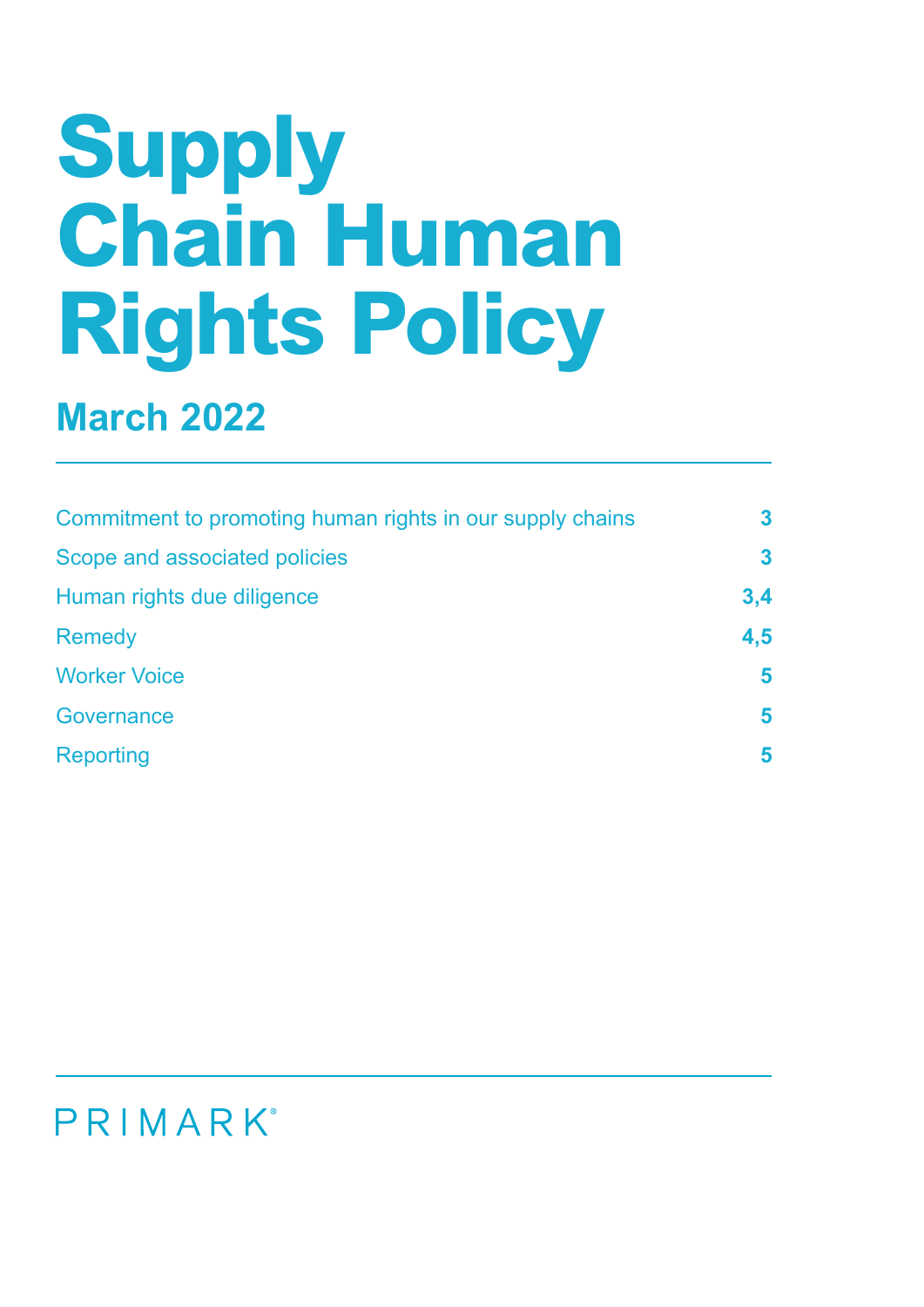#### **Supporting statement from Paul Marchant, Primark CEO**

At Primark, the scale of our business means that hundreds of thousands of people all over the world work in our supply chain. As a business, we care about the welfare of all those workers and recognise that we have a responsibility to respect human rights. That's a responsibility we take very seriously.

Operating more than 400 stores across 14 countries, our scale means we have the opportunity to make a positive difference.

The relationship we have with our suppliers is key to achieving this. We are highly selective about who we work with and we aim to build longstanding and trusted relationships across our supply chain to enable us to work in partnership continually to improve how we operate and the impact we have. We want to use our position to lead by example to drive the change we'd like to see.

At the heart of this is our Primark Code of Conduct, the backbone of our Ethical Trade programme. Our suppliers commit to compliance with this Code as condition of working with us. They actively work with us to monitor and uphold the standards we expect – both of ourselves and those that work with us. It matters hugely to us that all workers in our supply chain feel safe at work and have their human and legal rights respected. And that as we continue to grow, the impact we have on sustainability, responsible sourcing and speci ically human rights in our supply chain grows in tandem with us.

Our sustainability strategy Primark Cares builds on our work of over a decade and sets out our commitment to protect and improve the livelihoods of the people who make our clothes.

Because we don't own any of the factories that supply us, we know we need to work together with the rest of the industry to drive change – whether that is working to pursue a living wage for the workers who make our clothes, improving grievance procedures or working to improve transparency and traceability through the supply chain. Any opportunity we have to contribute to positive progress, whether that is continually reviewing our own policy, or in luencing wider change at a national or global level, we welcome and support.

March 2022 Paul Marchant, Primark CEO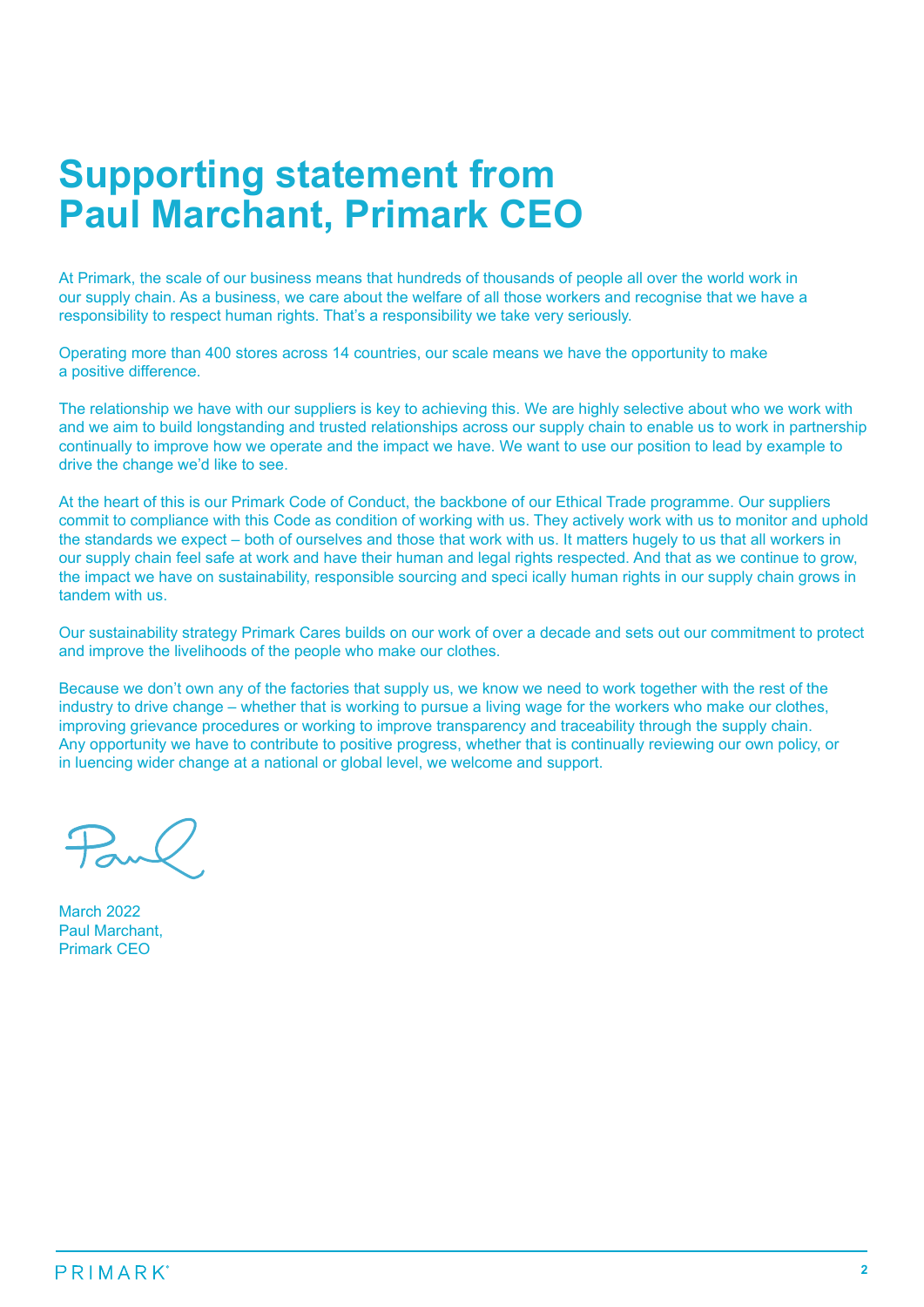#### **Commitment to promoting human rights in our supply chains**

As a global business, Primark takes very seriously its ongoing contribution to the United Nations 2030 Agenda for Sustainable Development, established in its framework of Sustainable Development Goals (SDGs).

Our approach to respecting and promoting human rights in our supply chain has a significant impact on this contribution. This policy sets out how we bring this contribution to life.

We care about the welfare of the many thousands of people across our supply chain who make the products we sell. We are committed to respect and promote the rights of these workers, no matter where they are.

We recognise we have both a responsibility and an opportunity to advance many aspects of sustainable development; in particular, but not limited to, SDG 8,

#### *"To promote sustained, inclusive and sustainable economic growth, full and productive employment and decent work for all."*

As a minimum, we respect national law in the places where our products are made. In certain circumstances we believe that we should aim to go beyond legal minimum requirements, recognising that states may not always fulfil their duty to protect individual workers' rights. Therefore, we draw on international frameworks to guide our approach further.

We are committed to enact the United Nations (UN) Guiding Principles on Business and Human Rights, and in doing so, we are guided in particular by the OECD Guidelines for Multinational Enterprises, the Universal Declaration of Human Rights, and the International Labour Organization's (ILO) Declaration on Fundamental Principles and Rights at Work.

It is the combination of these instruments that guides our work.

#### **Scope and associated policies**

This policy is focused on the people who make the products we sell, as well as those who work to provide the goods and services we use in the running of our own business.

We don't own the facilities where these people work.

Nevertheless, we take seriously our responsibility to respect their human rights and we take steps where we can, including using any leverage we might have, to help influence positive change.

### **Human rights due diligence**

We adopt a risk-based, worker-centric approach to due diligence in our global supply chains. Our management systems are designed to identify, assess, and manage the key human rights risks and impacts of our supply chain based on the operational context, our leverage and our business relationships. We do this for two reasons. First, with the objective of avoiding where we can any negative impacts on human rights from our own operations.

We also seek to prevent or mitigate any negative impacts on human rights that are linked to us via our supply chain business relationships, even if our own actions have not directly contributed to those impacts.

We use a multi-channel approach in conducting our due diligence. This ranges from audits, research, and grassroots "feet-in-the-factory" work, through to corporate engagement in international fora.

Our priorities are informed by feedback or grievances raised by workers or their representatives, as well as by information from our global network of local and international stakeholders (trade unions, governments and civil society organisations) and from our membership of various multi-stakeholder initiatives.

A full list of our memberships and cross-industry alliances can be found on our website: **www.primark.com/en/primark-cares/partners**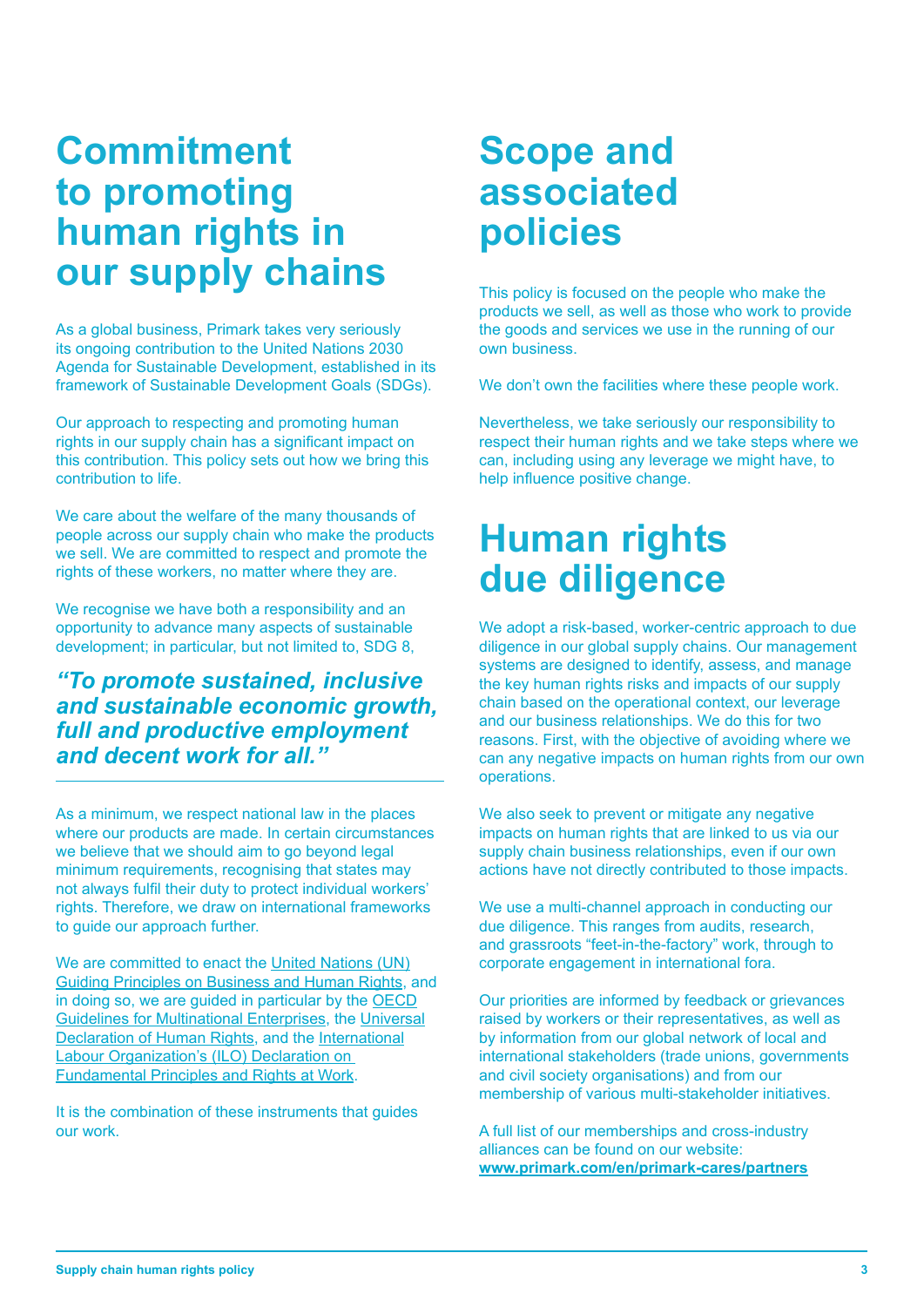Ensuring workplace rights are protected is ultimately the responsibility of the businesses where workers are based, rather than third parties like us that purchase goods they produce at some point along the supply chain. Further, Primark's terms and conditions of trade make clear that our suppliers are responsible for ensuring compliance with the terms of our Code of Conduct in their supply chain. However, we recognise that the strength of the relationship we enjoy with our supply chain partners can affect the degree to which that supplier respects workers' rights, and our ability to identify solutions where issues arise.

We understand the value of building trusted long-term relationships with our key suppliers. We have a global Ethical Trade team and Environmental Sustainability team of 130 local experts who are based on the ground in our major sourcing markets across the world and whose responsibility it is to build these relationships, in constant communication with our suppliers. Our supplier relationships are underpinned by our Code of Conduct (drawn from the Ethical Trading Initiative Base Code) and guided by the OECD Due Diligence Guidance for Responsible Supply Chains in the Garment and Footwear Sector. Our global Ethical Trade team supports our suppliers in their application of the Code of Conduct across all the workplaces that supply us.

At the same time, we engage with workers or their representatives across our supply chains to understand risks and impact from the workers' perspective. Where we identify issues, we seek to leverage the strength of the relationship we have with our suppliers in order to find and implement solutions. We are committed to providing this team with the resources it requires to continue this activity as our business evolves.

We are highly selective about who we work with, choosing and approving every factory that makes finished goods for Primark before we place any orders.

Every supplier factory making Primark products commits to the standards set out in the Primark Code of Conduct as a condition of doing business with us. Before Primark places its first order, the Ethical Trade team engages with the factory to explain the standards required, after which a formal ethical audit of current factory conditions is conducted. Approval is dependent on acceptable audit results and is not guaranteed.

Once a facility is approved, we adopt an approach of positive engagement around issues relating to workers' rights, and we operate a balanced scorecard for supplier management which is heavily weighted towards compliance with the Code of Conduct.

We audit every Primark-approved facility at least once a year, unannounced, and suppliers are mandated only to produce product within Primark-approved facilities.

We apply our Code of Conduct universally throughout our global supply chain. In certain situations, an ethical audit alone may not be sufficient to address known or likely risks. We therefore conduct country-level human rights due diligence assessments before we enter a new country, and on an ongoing basis. We apply enhanced due diligence processes tailored to the risks of each location and we may exclude certain geographies entirely on the basis of human rights risk.

One enhancement to our due diligence is the Primark Structural Integrity Programme. We implement this in source markets where our risk assessment of building standards indicates that additional due diligence is required to protect worker health and safety.

This Programme assesses factory buildings and requires additional remediation work to be done before we will give approval for Primark production.

### **Remedy**

An important part of our supply chain due diligence is ensuring that workers are provided with remedy where issues arise with reference to our Code of Conduct.

The monitoring programme described above highlights issues that we respond to reactively. Proactively we also seek solutions to issues that we may not have found ourselves, but to which we have been alerted by workers or their representatives, industry initiatives or by other external stakeholders. Although ultimate responsibility for delivering this remedy lies with the supplier at the enterprise or factory level, we are committed to bringing our influence and expertise to bear to help prevent, mitigate, and rectify issues affecting the delivery of workers' rights.

We recognise that there are some issues, which are common across supply chains, that we are unable to change on our own. In these cases, we actively seek to collaborate with others in the industry.